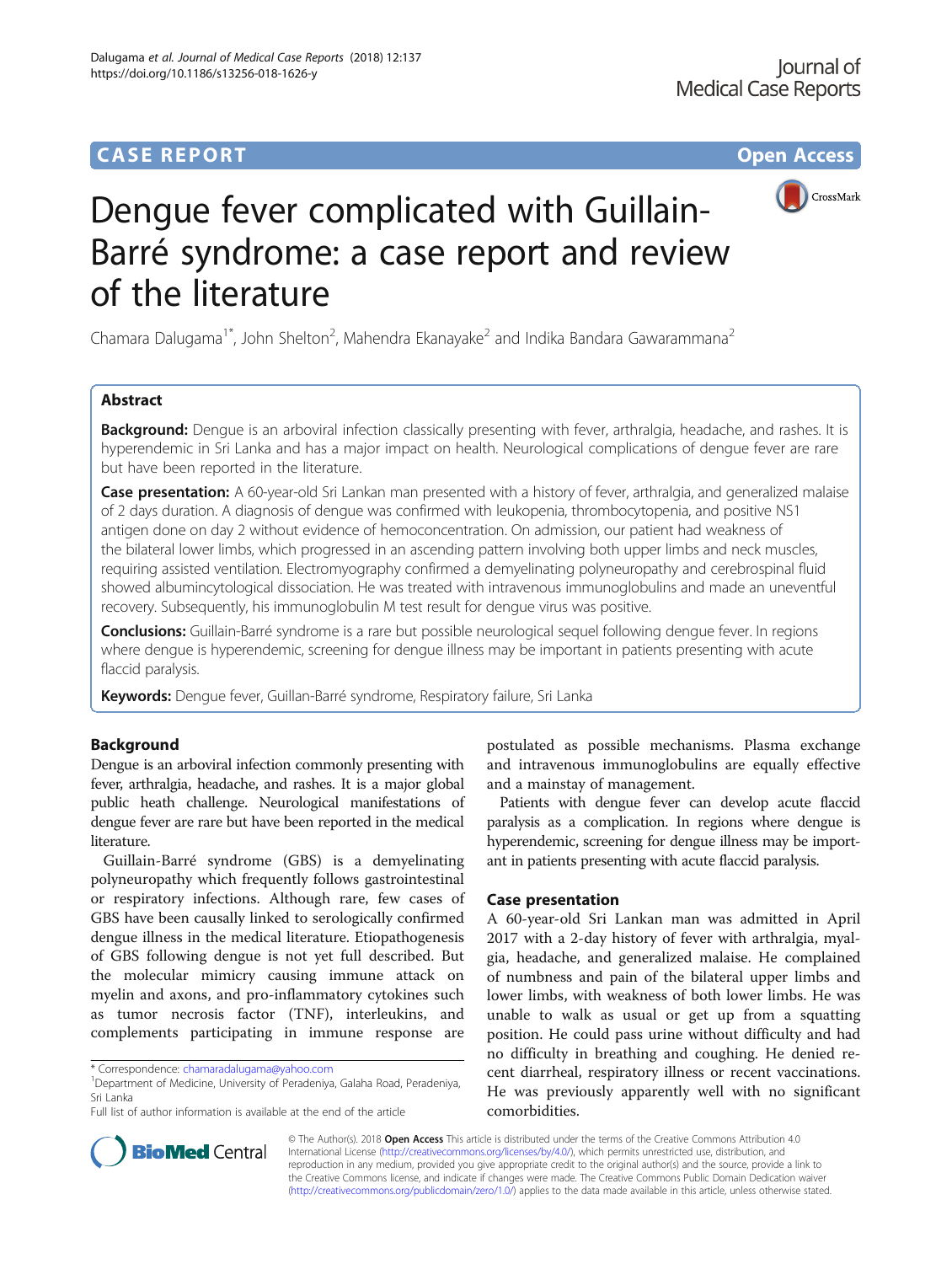On examination, he was conscious, rational, and had normal vital parameters. Cardiovascular, respiratory and abdominal examinations were normal. A limb examination revealed hypotonia and reduced power in the bilateral lower limbs. His upper limbs were normal. His lower limb tendon reflexes were absent with reinforcement and his upper limb reflexes were diminished. All his sensory modalities were intact. Although he had a good cough reflex, his neck muscle power was reduced. A cranial nerve examination was normal. On admission, his spontaneous tidal volume (STV) was 400 mL. A provisional diagnosis of Guillan-Barré syndrome was made.

The complete blood count on admission showed a white cell count of  $4.2 \times 10^6/m$ icroL, Platelets of 166  $\times$ 10<sup>3</sup>/microL and a hematocrit of 40. Hus nonstructural protein 1 (NS1) antigen result was positive on admission. With the compatible history, positive dengue antigen, leukopenia and thrombocytopenia, a diagnosis of dengue fever was made. Serology results for HIV, hepatitis B and a throat swab for influenza were negative.

Nerve conduction studies revealed grossly delayed nerve conduction in common peroneal and posterior tibia nerves. F waves were delayed. Ulnar nerve conduction was delayed with absent F waves. It was compatible with a severe demyelinating polyneuropathy. A cerebrospinal fluid study done later on day 11 of his illness showed albumincytological dissociation (protein 70 g/dL, cell count - lymphocytes 5/cumm and no polymorphs).

Our patient was started on intravenous immunoglobulins (IvIG) 0.4 g/kg/day (30 g in this 75 kg weighing man) on admission. On the second day of hospital stay, our patient deteriorated neurologically. He was having poor respiratory effort with low neck muscle power, and his spontaneous tidal volume dropped to 150 mL. He was electively paralyzed and intubated. He was ventilated for 3 days and intravenous immunoglobulins were administered for a total of 5 days. He made a remarkable recovery and was extubated on day 4 of IvIG. He was able to walk without support on discharge.

The dengue illness of our patient followed an uncomplicated course without clinical or ultrasonic evidence of hemoconcentration. Lowest thrombocytopenia noted was  $32 \times 10^3$ /microL on the fourth day of his illness. Transaminases were marginally elevated (AST > ALT). Both dengue virus-specific immunoglobulin M (IgM) and immunoglobulin G (IgG) were positive on the sixth day of his illness. On discharge, our patient was fully recovered neurologically.

# **Discussion**

Dengue fever is an arboviral infection classically presenting with fever, arthralgia, headache, and rashes. Dengue virus belongs to the family flaviviridae and there are four serotypes referred to as DEN 1 to DEN 4 [\[1\]](#page-2-0). The World Health Organization (WHO) considers dengue as a major global public health challenge in the tropics and subtropic regions [\[2\]](#page-2-0). Dengue virus can cause a spectrum of disease varying from asymptomatic illness to dengue fever (DF) to the severe illness of dengue hemorrhagic fever (DHF) [[3](#page-2-0)]. Dengue fever has become endemic in Sri Lanka since the 1960s and the incidence had increased dramatically over the past three decades [\[4\]](#page-2-0).

We describe a case of Guillain-Barré syndrome (GBS) associated with a proven episode of dengue fever. In this patient, dengue fever was not severe as our patient did not develop hemoconcentration and plasma leak. But he needed ventilatory support following respiratory failure subsequent to GBS.

Neurological manifestations of dengue fever are uncommon, but reported in the medical literature. Verma et al. described neurological complications of patients with positive serology for dengue fever [\[5](#page-2-0)]. These were categorized into three groups on the basis of possible pathological mechanisms:

- 1 Neurotrophic complications such as encephalitis, myelitis, or myositis
- 2 Systemic complications such as hypokalemic periodic paralysis
- 3 Post-infectious immune-mediated complications such as GBS, opsclonus myoclonus syndrome

Neurological complications are reported to occur in 0.5–6% of cases with dengue fever  $[6]$  $[6]$ .

Guillain-Barré syndrome is an acute, frequently severe, mainly a demyelinating polyradiculopathy that is autoimmune in nature [\[7\]](#page-3-0). Approximately 70% of cases of GBS occur 1–3 weeks following an acute infection, commonly respiratory or gastrointestinal. Cytomegalovirus, Epstein-Barr virus, Campylobactor jejuni, Mycoplasma are commonly identified agents [\[7](#page-3-0)]. GBS is an uncommon neurological sequel of dengue fever and the neurological picture induced by the dengue virus is similar to GBS caused by other infections [[8\]](#page-3-0).

Fragoso et al. described ten cases of GBS with dengue fever. Neurological manifestations in this case series were often severe, but recovery was mostly as complete and fast as in our case described here [\[9\]](#page-3-0). Soares et al. discussed about seven cases of GBS associated with positive dengue serology. In his case series, he emphasized the fact that dengue infection to be routinely looked for in GBS cases in the endemic zone [\[10\]](#page-3-0). In 2012, Qureshi et al. reported a case of both upper and lower limb weakness developed in an ascending pattern following a febrile illness of 3 days. Subsequently, the diagnosis of GBS was confirmed by nerve conduction studies and dengue IgM was positive in serum [[11](#page-3-0)]. Similarly, Chew et al. reported two cases of post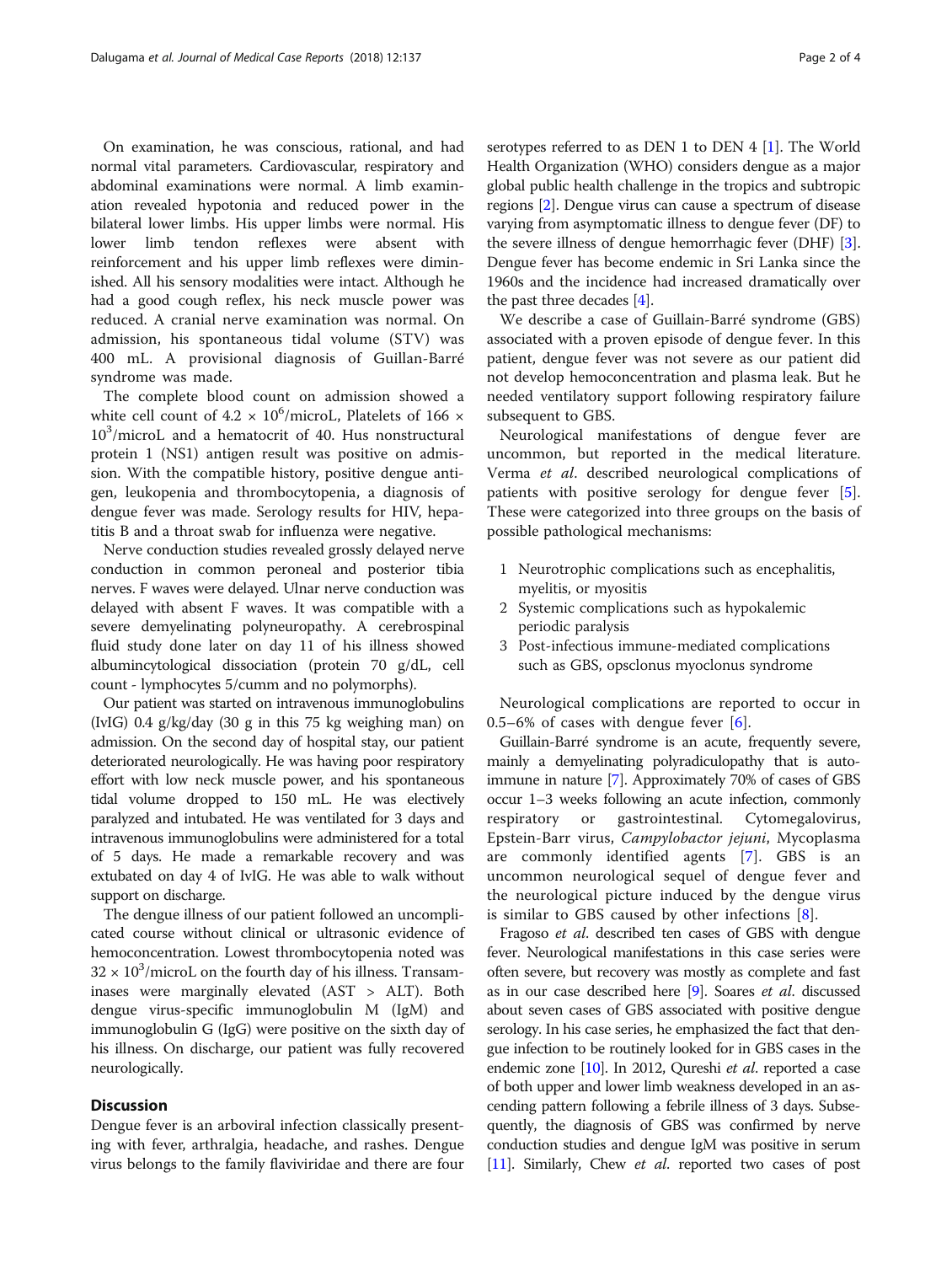<span id="page-2-0"></span>dengue GBS; the first case was a 43-year-old woman with serologically confirmed dengue fever developing acute flaccid paralysis requiring assisted ventilation and the second case of a 51-year-old man with bilateral facial nerve palsy and areflexia without motor weakness. Both made a full recovery [[12](#page-3-0)]. Sharma et al. in 2011 reported a patient who presented with 3 days' history of fever and weakness of all four limbs. Nerve conduction confirmed an acute motor sensory axonal-type variant of GBS with thrombocytopenia and positive dengue serology. The patient improved with IvIG and supportive therapy [\[13](#page-3-0)]. Patel et al. reported a 30-year-old man presented with bilateral facial nerve palsy and a history of fever with thrombocytopenia. Nerve conduction revealed a demyelinating polyneuropathy and serum was positive for dengue virus-specific IgM [\[14](#page-3-0)].

It is suggested that the clinical manifestations of GBS are the result of cell-mediated immunological response to nonself-antigens that misdirect to host nerve tissue. This is known as molecular mimicry [\[15\]](#page-3-0). This immune injury can be directed toward the myelin or axons of peripheral nerves. Pro-inflammatory cytokines that participate in the immune response of dengue fever may have an important role in the pathogenesis of GBS. These chemical substances such as TNF, complements, and interleukins may have a causal role in etiopathogenesis of GBS [\[16](#page-3-0)]. Garg et al. reviewed 29 patients with dengue fever associated with GBS and the majority of the patients had low platelet counts while the patient is developing the weakness, suggesting that GBS was a manifestation of acute dengue fever [[17](#page-3-0)]. Similarly, our patient described in the current case report developed the weakness while having the acute infection, suggesting that pro-inflammatory cytokines in the immune response of dengue would have a more important role than molecular mimicry as a postinfectious sequel in the pathogenesis of dengue fever.

In a meta-analysis of six phase 2 trials comparing plasma exchange to supportive care alone in GBS found that patients treated with plasma exchange had significantly better outcome measures including time to recover walking without aid, percentage of patients requiring artificial ventilation, duration of ventilation, full muscle strength recovery after 1 year, and severe sequel after 1 year  $[18]$  $[18]$  $[18]$ . A randomized controlled trial on intravenous immunoglobulin (IvIG) in 1992 showed that IvIG is equally as effective as plasma exchange [\[19](#page-3-0)].

Our patient was treated with intravenous immunoglobulins (0.4 g/kg) for 5 days and showed a marked clinical improvement. It was preferred over plasma exchange based on its low side effect profile and ease of administration.

In Sri Lanka, where dengue is hyperendemic, patients may present to healthcare solely with unusual neurological manifestations such as GBS, myelitis or myositis, and the

possibility that they might harbor dengue illness must be borne in the mind of the physician.

## Conclusions

Dengue fever is hyperendemic in Sri Lanka. It can rarely present with various neurological manifestations. GBS is an uncommon neurological sequel of dengue fever, which is not well documented in medical literature globally. Thus our case report calls attention to the possibility of GBS may occur in association with dengue fever and the need to consider the possibility of dengue fever in a hyperendemic area in patients presenting with acute flaccid paralysis.

### Acknowledgements

Not applicable.

#### Funding

Not applicable.

#### Availability of data and materials

Data sharing not applicable to this article as no datasets were generated or analyzed during the current study.

#### Authors' contributions

CD, JS, and IBG examined, assessed and involved in the management of the patient. All authors collected and analyzed data. All authors read and approved the final manuscript.

#### Ethics approval and consent to participate

Written informed consent was obtained from the patient.

#### Consent for publication

Written informed consent was obtained from the patient for publication of this case report. A copy of the written consent is available for review by the Editor-in-Chief of this journal.

#### Competing interests

The authors declare that they have no competing interests.

#### Publisher's Note

Springer Nature remains neutral with regard to jurisdictional claims in published maps and institutional affiliations.

#### Author details

<sup>1</sup>Department of Medicine, University of Peradeniya, Galaha Road, Peradeniya, Sri Lanka. <sup>2</sup>University Medical Unit, Teaching Hospital, Peradeniya, Sri Lanka.

## Received: 10 May 2017 Accepted: 19 February 2018 Published online: 15 May 2018

#### References

- 1. Halstead SB. Pathogenesis of dengue: challenges to molecular biology. Science. 1988;239:476–81.
- 2. Guzman MG, Halstead SB, Artsob H, Buchy P, Farrar J, Gubler DJ, et al. Dengue: a continuing global threat. Nat Rev Microbiol. 2010;8(Suppl):S7–16.
- 3. World Health Organization (WHO). Dengue. Guidelines for diagnosis, treatment, prevention and control. New ed. Geneva, Switzerland: World Health Organization; 2009.
- 4. Kularatne SAM, Gawarammana IB, Kumarasiri PR. Epidemiology, clinical features, laboratory investigations and early diagnosis of dengue fever in adults: a descriptive study in Sri Lanka. Southeast Asian J Trop Med Public Health. 2005;36(3):686–92.
- 5. Verma R, Sharma P, Garg RK, Atam V, Singh MK, Mehrotra HS. Neurological complications of dengue fever: experience from a tertiary center of north India. Ann Indian Acad Neurol. 2011;14(4):272–8.